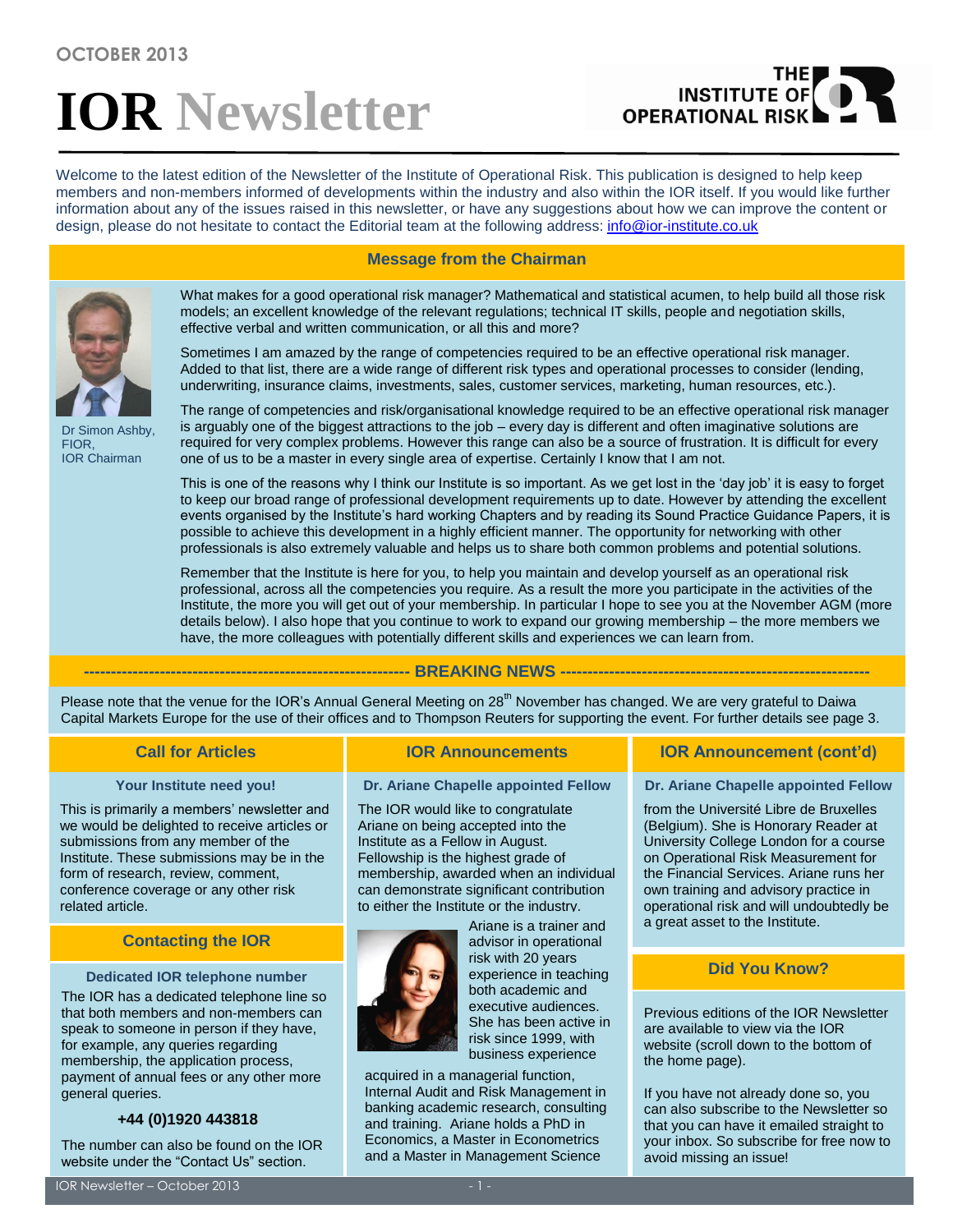The months since our last Newsletter have marked 2013 as a breakthrough year for Institute events in London. The establishment of a chapter for England and Wales at the start of the year, under the direction of Andrew Sheen, Helen Pykhova, Ariane Chapelle and Denis Lyons, has resulted in an almost unprecedented number of events for members. The leadership team continues to look for opportunities to provide members with the chance to network, discuss issues impacting on our discipline and opportunities for learning and development.

We are particularly grateful for the tireless efforts of Helen and Ariane in both arranging a number of events and obtaining sponsors to enable us to continue to provide events at no cost to members.



We are now looking to organise events for 2014 and we would welcome suggestions for events, offers to host and also offers of sponsorship. We are particularly aware that events have been concentrated in London and the leadership team would like to hear from members based outside London who would be interest in hosting an event. If you would like to contact the chapter please e-mail Andrew Sheen at [asheen@ior-institute.org.](mailto:asheen@ior-institute.org)

The highlights of the period covered by the newsletter include an event in July on 'Modelling Operational Risk'. The event was generously hosted by Aon who joined with representatives of the PRA to discuss the challenges faced by Banks, Building Societies, Asset Managers and Insurance firms and sparked considerable interest amongst the audience. We were particularly pleased that the Aon team included Evan Sekeris, the author of the OpRisk CCar in the US Fed, who now works for Aon. During the same month we also held a full day event 'Operational Risk in the Insurance Business' which was generously hosted by Willis in their magnificent auditorium and sponsored by SAS. A packed full day saw presentations by a number of industry practitioners and experts, including IOR member Michael Sicsic, the Group Operational Risk Director at Aviva, and Paul Search, Executive Director at Willis.

# **England and Wales Chapter Chapter Accepted And Wales Chapter Chapter I Scottish Chapter Update**

After a brief lull over the summer, events resumed with an evening seminar 'Examining Conduct Risk' generously sponsored by Norton Rose Fulbright. Peter Snowdon from Norton Rose Fulbright gave his view on various aspects of Conduct Risk. We also held a breakfast seminar on 'What Good Operational Risk Management Looks Like' which was hosted by Aviva and was oversubscribed. Richard Wilson, CEO at Newedge UK Financial Ltd, gave a CEO's perspective and other speakers included Michael Sicsic, Andrew Sheen of the PRA and Antonio Ybarra, Risk and Compliance Director at Bupa.

In October we held a specialist workshop on 'Challenges and Techniques of Scenario Analysis' which was led by Michael Grimwade, the Head of Operational Risk for Mitsubishi UFJ Securities. The workshop was a great success and covered: the challenges of scenario analysis; estimation techniques for scenario analysis; and validation of scenario analysis in practice.



At the time of writing we have scheduled a full day seminar 'Governance – The Heart of Good Practice' for 21<sup>st</sup> November. The event will take advantage of the recent work that included four members of the IOR and use the new and first British Standard in Governance (BS13500) – see page 5 for further details on the Governance Standard. The seminar will include a regulatory perspective and representation from the British Standard Institution.

As the year moves to a close we will be holding an evening seminar entitled 'The New EU Data Protection Regulation' on 3<sup>rd</sup> December hosted by the BBA at Pinners Hall in London which will be followed by drinks, generously sponsored by Promontory. The EU is currently debating the final text of a new EU-wide Data Protection Regulation. Melanie Shillito, Director, Promontory Financial Group, will highlight the important changes that the regulation is expected to bring, the impact it will have on firms and what organisations should be doing now to prepare.

The Scottish Chapter has enjoyed another year of continued support from both members and non-members. The membership has grown with new members commenting on how much 'value add' they get from local events with the opportunity to share views and experiences on Operational Risk related topics with others in the industry.

Four events have been held so far this year in Scotland, the most recent of which took place in September hosted by Lloyds Banking Group. Presentations were given by Dr. Simon Ashby, IOR Chairman and Caroline Coombe, Director of ABI ORIC. Simon took the opportunity to talk about the IOR's Sound Practice Guidance (SPG) papers past, present and future, generating thoughts and ideas from delegates as to what topics might be covered in future papers. Caroline, meanwhile, provided an overview of ABI ORIC's recently published best practice paper 'Creating Value from Risk Events' wholly endorsed by the IOR.

The main event of the year, the Scottish Chapter annual all-day conference takes place on Friday, 1<sup>st</sup> November. This year's keynote speaker is Jill Savager from the FCA who will be talking about Conduct Risk. She will be joined by several guest speakers throughout the day including John Thirlwell, Mike Finlay and George Clark, all directors / former directors of the IOR. The event is open to members, non-members and students. The Scottish Chapter would like to thank this year's sponsors Andrew Smart, CEO of Manigent and KPMG for their support and endorsement of its events.

If you would like further information on attending Scottish Chapter events, please contact Caroline Tinsley at [ctinsley@ior-institute.org](mailto:ctinsley@ior-institute.org).

# **LinkedIn**

The IOR LinkedIn discussion group goes from strength to strength. Since it was set up October 2010, the group has grown to over 2,350 members representing organisations all over the world. It is a great opportunity to discuss and debate current Operational Risk stories and thinking. If you are not yet a member, we would urge you to join and, if you are already a member, please take advantage of the network this brings for you by adding new discussions and commenting on existing entries. Click on the following to take you to the website[: Link](http://www.linkedin.com/groups?gid=3511716)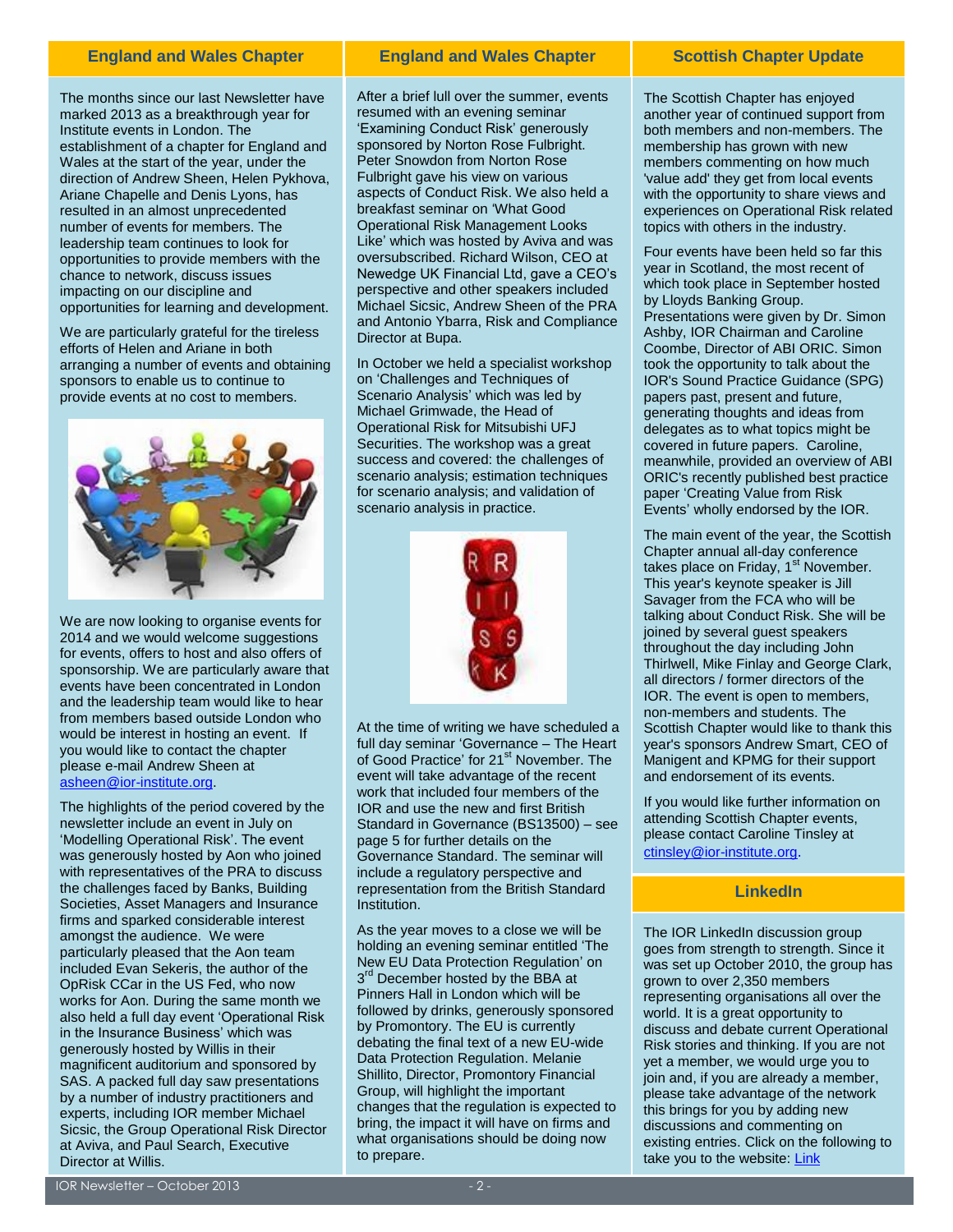# **Netherlands Chapter Update German Chapter Update Hong Kong Chapter Update**

## **New Netherlands Chapter!**

The Netherlands is already well known for its tulips and windmills but less so for its powerful pension funds and significant financial services sector. Over the past five crisis years, this sector has learned that risk management and being 'in control' are key disciplines not to be taken lightly. Operational Risk Management lies at the heart of risk management and internal control and is growing in importance both in the financial services sector and more broadly across the economy.

There was however little to no professional development support for risk managers wishing to focus on this discipline as it falls a bit between the existing bodies for auditors, accountants and controllers. There was a gap in the market!

Recognising this situation, a small team of enthusiasts has joined forces to create a new chapter for the IOR in The Netherlands with the objectives to share information, enhance the practice of operational risk management in the economy and to help professionals network together and learn from each other.

We are now planning our inaugural event in Amsterdam at BinckBank on 12<sup>th</sup> November – please contact us if you would like to know more.

*Alex Dowdalls Head of Netherlands Chapter* [adowdalls@ior-institute.org](mailto:adowdalls@ior-institute.org)

# **IOR Annual General Meeting**

Please note that the venue for the  $9<sup>th</sup>$  AGM has changed. It will now take place at 6pm on 28<sup>th</sup> November at the offices of Daiwa Capital Markets Europe, 5 King William Street, London EC4N 7DA. Refreshments will be available from 5:30pm.

The AGM is open to all Fellows, Members and Professional Members of the Institute (the Voting Members), while Associate Members are welcome to attend as observers.

The Agenda and all supporting documents for the  $9<sup>th</sup>$  AGM will be distributed once the nominations for Directors have been finalised, along with details of all nominees and a voting proxy. Voting Members who are unable to attend the AGM may cast their votes for the Resolutions, including the nominees for Director, via proxy votes in accordance with the Articles of Association of the Institute, such proxy votes then being included in the vote for Directors at the AGM.

If you wish to attend the AGM please contact [info@ior-institute.co.uk](mailto:info@ior-institute.co.uk)

On 13<sup>th</sup> September the first regional Operational Risk conference in Dusseldorf took place. Fourteen Operational Risk practitioners from banks located in Dusseldorf concentrated on the operational risk aspects of outsourcing and vendor management. The opportunity for an in-depth exchange and for networking was well received. It was agreed to come together again on an adhoc basis, for members to explore further operational risk topics of mutual interest.

The fourth semi-annual Reputational Risk Forum took place on 26<sup>th</sup> September. It was hosted by NORD/LB, Hannover. Again, a live case of reputational risk management was presented, with a lively discussion amongst the 25 practitioners from the financial industry in Germany and Austria. "RepRisk and Social Media" was another topic.

The finalisation of a best practice paper on Reputational Risk Management, written by a workgroup consisting of members of the forum, was also celebrated. The paper, which does not claim to present final positions, deals with definitions, tasks, governance, strategy, and the whole reputational risk steering process, incl. reporting, and will be available shortly (in German) via the German Chapter pages of the IOR website.

Around 30 specialists met on  $30<sup>th</sup>$ September at the 5<sup>th</sup> OpRisk Quant Workshop, hosted by Deutsche Boerse at their headquarters in Frankfurt/Eschborn. As with the other Quant Workshops, one real life OpRisk Model of one of the participants was introduced and discussed. The contributions of the participants from banks and insurance companies showed the variety of existing approaches. Another highlight was the Q&A session with a representative from BaFin, who left none of the 15 answers open. A good example of how well supervisor and industry communicate with each other!

Once the dates for the forthcoming forum and workshops for spring 2014 have been fixed, they will be presented on the IOR website. Please save the date for the next full-day OpRisk Forum on  $15<sup>th</sup>$  May 2014 in Cologne - an event which is jointly arranged by the magazine Risiko Manager and by IOR. (For May 2013 see unde[r http://opriskforum.de/.](http://opriskforum.de/))

Please feel free to contact me for membership or for any recommendations!

*Walter Dutschke Head of German Chapter* [wdutschke@ior-institute.org](mailto:wdutschke@ior-institute.org)

Over the past summer, the rapid development of the China Shadow Banking System has generated much discussion by regulators, credit agencies, investors and analysts about the risks it could pose to the stability of the global economy. Operational Risk executives need to be aware of the potential impact that the rapid growth of the Chinese Shadow Banking System could have on their organisation, and to prepare to manage those risks.

In May, the Hong Kong Chapter organised two workshops which critically examined the features and risk in China Shadow Banking. In addition, on  $5<sup>th</sup>$  July, the Chapter liaised with Thomson Reuters to host a global webcast which firstly examined the Chinese Shadow Banking System phenomenon, and then dived into more detail, exploring the specific risks the system poses to financial services firms, as well as looking at potential KRIs to track and actions that a risk manager should be taking. These events attracted an enormous and positive response.

On 29<sup>th</sup> July, the Chapter also provided a lunch seminar for the Hong Kong Chapter of the Australian Institute of Chartered Accountants to address current risk themes.

In order to help future generations understand more and engage in industry events, the Chapter worked with a group of students from the Student Association of the Risk Management and Business Intelligence of the Hong Kong University of Science and Technology to publish an article in the September issue of RiskUniverse magazine. A further white paper is also in the process of being published.



In the past quarter, members of the Hong Kong Chapter have continued to enrol in industrial roundtable discussions on operational risk and have provided support to the Hong Kong Institute of Bankers.

We continue to maintain an active and high profile in the industry and within the academic community.

*Dominic Wu Head of Hong Kong Chapter* [dwu@ior-institute.org](mailto:dwu@ior-institute.org)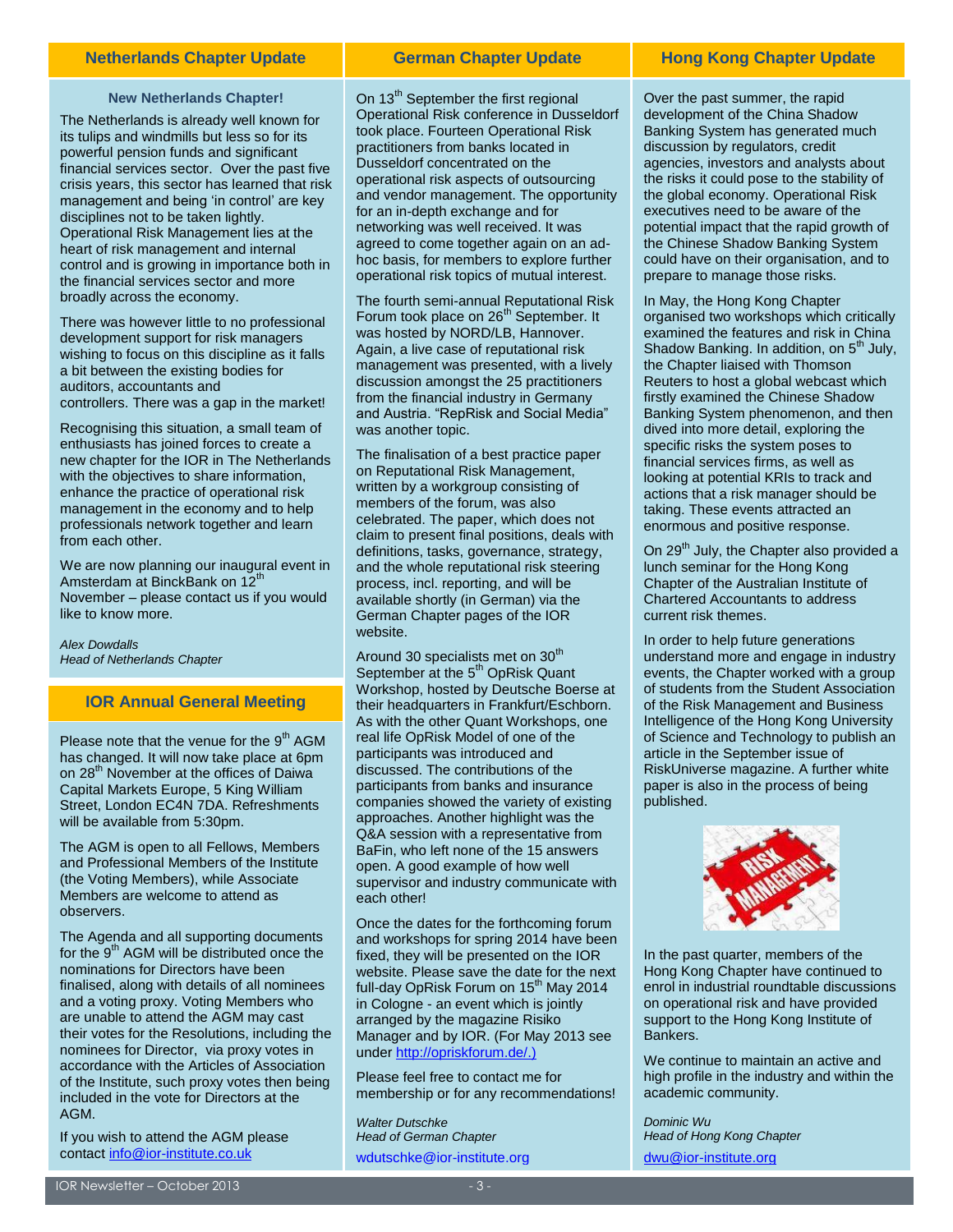### **Preparing for War in Times of Peace**

The ideology to prepare for war in times of peace, and disaster in times of relative calm is what defines one of the major aspects of Operational Risk – business continuity management. This aspect is so broad that a tip of the iceberg is more than sufficient for discussion.

Business resilience and continuity, as one of the principles of sound management of operational risk being proffered by the Basel II convention, requires institutions to have plans in place to ensure an ability to operate on an on-going basis and limit losses in the event of severe business disruption.

A common saying goes: "the only thing constant in life is change", although in our world today some environments change not only at a more rapid rate, but also more frequently than others.

Building a business in an unstable environment such as Africa or the Emerging Markets, calls for a high level of pro-active, preventive and recovery measures in the event of a disaster. In less laborious terms, we go through a process of risk identification, assign time limitation and highlight the impact of non-recovery.

Let's rewind a bit and mention that there are various ways of gathering information historical, external, internal, scenario analysis, discussion etc. - and coming up with possible risks, impacts and frequencies.

**"The ideology to prepare for war in times of peace, and disaster in times of relative calm is what defines one of the major aspects of Operational Risk – business continuity management"**

Building a business in an unstable environment will begin with a risk assessment of the business: internal processes, people and systems as well as external events. The processes being the steps in a series of actions, changes or functions used to bring about the expected business result. People related to these processes or procedures may be described as human resources that drive the process. Systems are not subjected to, but also include, the tools, conditions and environment (tangible and intangible) with which the business runs; external events are made up of all things beyond the control of the organisation, living and nonliving. In extension: crimes, regulatory or political, perpetuated by human beings, natural disaster, etc.

# **Nigeria Chapter Update Nigeria Chapter Update (cont'd) Nigeria Chapter Update (cont'd)**

The process of assessing the risks can be, in basic terms, broken down into two major fields: these being impact (financial, regulatory, customer service, personnel etc.) and frequency (how often these events take place). The impact has a second level of detail which defines the areas most directly affected by the impact, how critical recovery is and the likely effects and levels of damage with direct relation to increasing time and cost. Digging slightly deeper, we also look into the ripple effects on the business and customers (both internal and external).



Subsequently, two major questions arise; what do we do about it? How do we test if what we do is effective and efficient? In response to the first question, we 'prepare' - certainly not a "eureka!" moment, because the sub-question being asked is 'how?' Firstly, we take a hands on approach and get everyone in the business involved at their different levels, explaining the importance and mirroring the systems/ infrastructure at alternate sites which have very low possibilities of suffering impact during disruption or unavailability. For external events, we run scenario analysis and role-play events that have taken place in the world. These events include but are not limited to political changes, regulatory changes, weather disasters, armed robbery attacks, bombing and terrorist attacks.

# **"Periodic testing of processes, systems and infrastructure….so that staff know exactly what to do."**

Speaking on terrorist attacks, an event that took place in Kenya comes to mind. Let's paint the picture. On  $21<sup>st</sup>$  September 2013 unidentified gunmen attacked a shopping mall in Nairobi. The siege lasted four days, resulting in at least 67 deaths and over 200 reportedly wounded in a mass shooting. The location of the mall is about 200 metres from the Head Office of a bank. Saturday banking was in progress at the Head Office branch when the attack occurred. The branch was immediately shut down on the instructions of the Country CEO and Chief Operating Officer, with staff instructed to go home.

The area was cordoned off by security agencies and business operations were disrupted; the bank promptly activated its full business continuity process and provided services to customers despite the crisis.

How did the bank manage this crisis? I think I have finally grabbed your attention!!

The bank developed Business Continuity Plans, which entailed;

- A business risk assessment of all its functional lines to identify critical processes;
- Documentation of recovery processes, including manual work arounds on how to recover in the event of disruption or disaster;
- Process owners taking ownership of their Business Continuity Plan process implementation;
- Constituting crisis management teams and building or outsourcing Disaster Recovery/Alternate sites;
- Periodic testing of processes, systems and infrastructure at the alternate sites to ensure they are functional, including continuous training and awareness, so staff know exactly what to do. The testing should be based on various crisis/disaster scenarios;
- Regular conduct of call tree tests.

Although there is more to it than literature, we know averting crisis with proper preparation is not as hard as it seems.



Business continuity is our glimmer of light in the darkness, giving us hope, the fuel for the energy to carry on and push, further and harder and believing that, just in case all seems to fail, we are assured it will be business as usual.

*Edima Ben Ekpo Head of Nigeria Chapter*